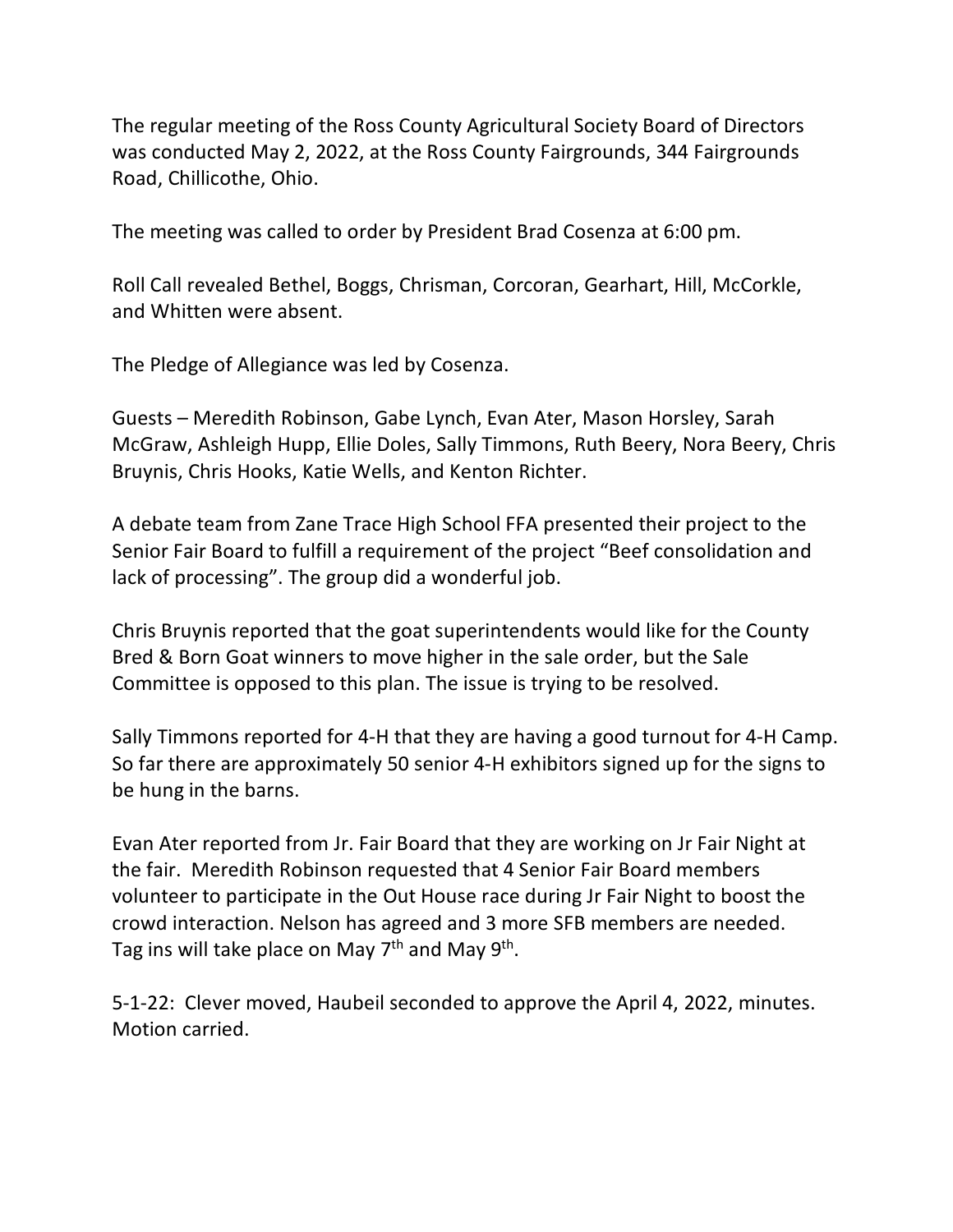5-2-22: Clever moved, Nelson seconded to approve the Treasurer Report. Motion carried.

The guidelines set on the ARPA money received are not clear, JL Uhrig has been hired to oversee the guidelines and preparing the reports for the grant.

5-3-22: Clever moved, Pickerrell seconded to approve payment of April 5-30, 2022, bills totaling \$188,365.53. Motion carried.

5-4-22: Clever moved, Elliott seconded to approve payment of May 1-2, 2022, bills totaling \$8,660.82. Motion carried.

5-5-22: Gray moved, Pickerrell seconded to approve the Planning Budget for fiscal year 2023. Motion carried.

Ludwick reported that the revised Red Book has not been released. The Weekly Schedule for fair week was passed around for approval.

5-6-22: Prater moved, Haubeil Jr. seconded to approve the rental of a Boca printer for comp tickets and fair week. Motion carried.

5-7-22: Clever moved, Prater seconded to pay Jaluv Hoop \$15.00 per post/change that is made to the electronic sign. Motion carried.

## **June and July RCAS meeting dates have been changed they will be held Monday June 6, Tuesday June 21, Tuesday July 5 , and Tuesday July 19, all starting at 6:00 pm.**

5-8-22: Haubeil Jr. moved, Prater seconded to approve \$2,500.00 more to upgrade campsites from 30-amp to 50-amp service. Motion carried.

5-9-22: Haubeil moved, Elliott seconded to approve \$1,200.00 to repair security lights in general parking area. Motion carried.

5-10-22: Haubeil moved, Clary seconded to comp campsite #433 to Dave Slaven for the 2022 fair to compensate for mechanical work his has preformed on RCAS equipment. Motion carried.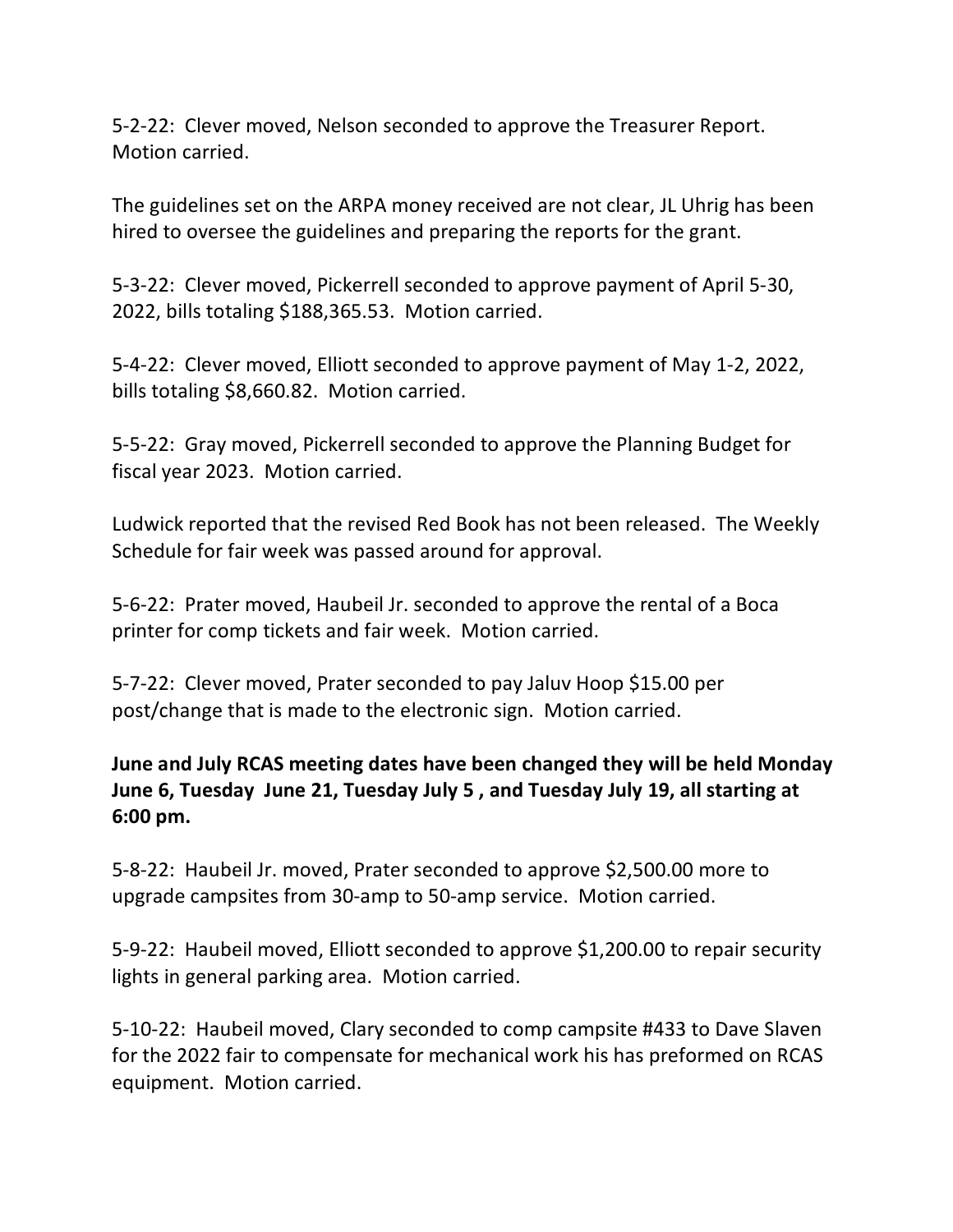Haubeil will be pricing concrete for the new rabbit barn.

Clifton reported the new scales for the swine barn are on hold due to the company more than doubling the quoted price. He is also working on contracts for the Commercial Building during the fair.

Clever reported that the cost of blacktop has doubled and needs to know what needs done.

Clary would like to increase the budget on the fireworks to \$7,000.00 due to having more sponsors. Swango will be working on repairs to the Grandstand sound system. Fourteen concrete barriers are needed to be purchased for the Grandstand events for approximately \$1,350.00, Tim Clark will reimburse RCAS for the barriers. The antique tractor and truck pull on the Saturday August  $6<sup>th</sup>$  will have 5 classes. Thursday's Autocross will be run on an oval track.

A discussion took place on the need to have the sound system on the fairgrounds be repaired correctly and be universally throughout the grounds so there is not a need to repair yearly.

5-11-22: Clifton moved, Free seconded to have the Saturday August 6, 2022, grandstand event free to the public. Motion carried.

Nelson is still sending invoices out for camping.

Free reported that Adena Health Systems donated \$2,000.00 for the MADE concert on Monday of the fair. Anyone who holds a MADE membership card will gain free entry into the fair on Monday August 8, 2022, and the concert is free for all.

Free has sold 9 new racetrack signs and LNCB is Saturday August 6, 2022, daily sponsor.

Gray is waiting for Wells to complete the fair book so the final proof can be done.

5-12-22: Pickerrell moved, Prater seconded to approve 1000 comp tickets for The Ross County Library to give away for Bookworm participants that finish the program. Motion carried.